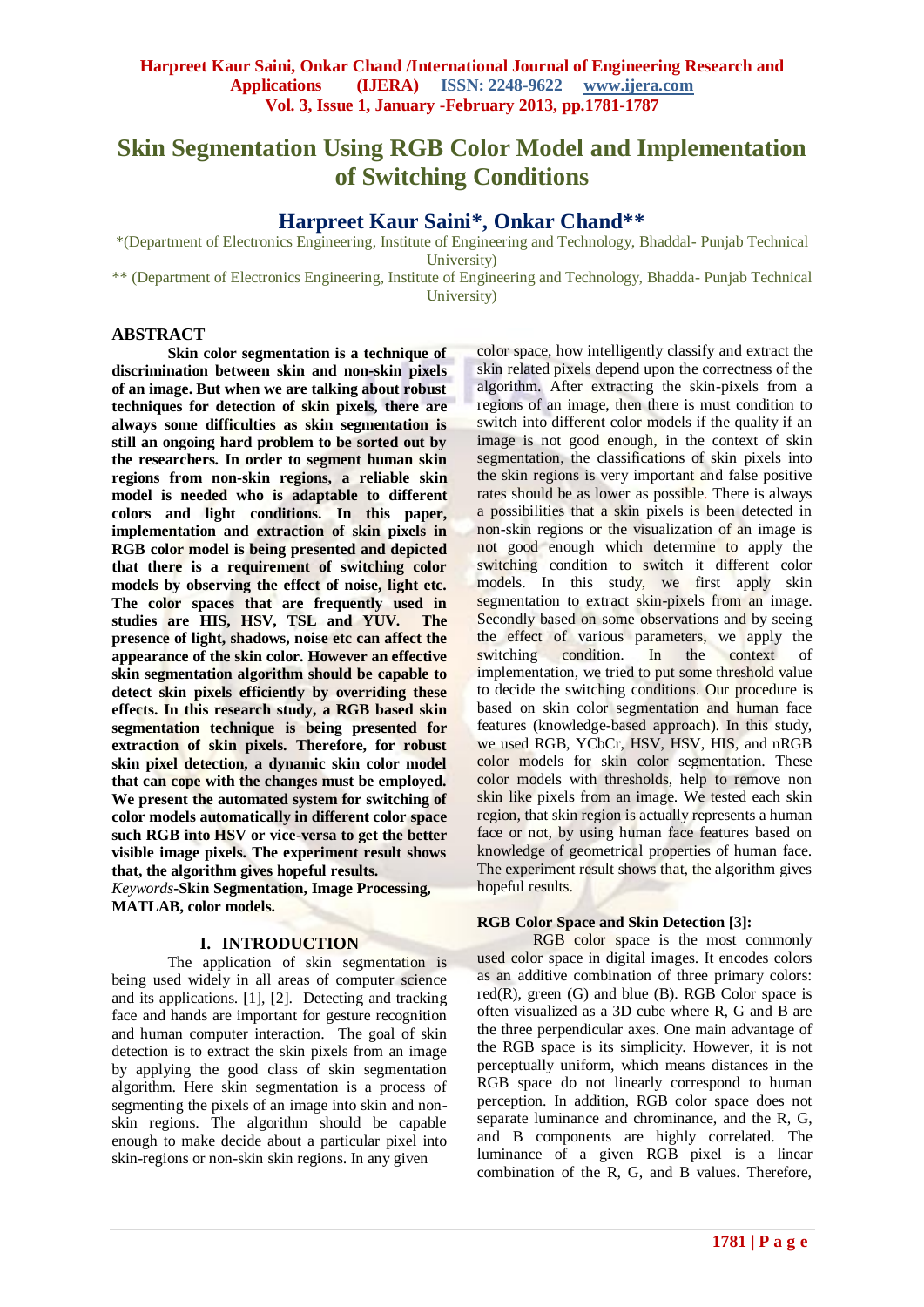changing the luminance of a given skin patch affects all the R, G, and B components. In other words, the location of a given skin patch in the RGB color cube will change based on the intensity of the illumination under which such patch was imaged! This results in a much stretched skin color cluster in the RGB color cube. Despite the some fundamental limitations, RGB is extensively used in skin detection literature because of its simplicity. For example, RGB is used by Rehg and Jones [4] and yield quite satisfying performance.

The **RGB color model** is an [additive](http://en.wikipedia.org/wiki/Additive_color) [color model](http://en.wikipedia.org/wiki/Color_model) in which [red,](http://en.wikipedia.org/wiki/Red) [green,](http://en.wikipedia.org/wiki/Green) and [blue](http://en.wikipedia.org/wiki/Blue) light are added together in various ways to reproduce a broad array of [colors.](http://en.wikipedia.org/wiki/Color) The name of the model comes from the initials of the thre[e additive primary colors,](http://en.wikipedia.org/wiki/Additive_primaries) red, green, and blue.



Figure 1: RGB color space [5].

The main purpose of the RGB color model is for the sensing, representation, and display of images in electronic systems, such as televisions and computers, though it has also been used in conventional [photography.](http://en.wikipedia.org/wiki/Photography) Before the electronic age, the RGB color model already had a solid theory behind it, based in [human perception of colors.](http://en.wikipedia.org/wiki/Trichromacy) [5]

## **Perceptual Color Spaces and Skin Detection:**

Perceptual color spaces, such as HSI, HSV/HSB, and HSL (HLS), have also been popular in skin detection. These color spaces separates three components: the hue (H), the saturation (S) and the brightness (I, V or L). Essentially, HSV-type color spaces are deformations of the RGB color cube and they can be mapped from the RGB space via a nonlinear transformation. One of the advantages of these color spaces in skin detection is that they allow users to intuitively specify the boundary of the skin color class in terms of the hue and saturation. As I, V or L give the brightness information, they are often dropped to reduce illumination dependency of skin color. These spaces have been used by Shin et al. [6] and Albiol et al. [7].

During the research and implementation, we have used Matlab [8] which is a high-level language and interactive environment for numerical computation,

visualization, and programming. Using MATLAB, you can analyze data, develop algorithms, and create models and applications. The language, tools, and built-in math functions enable you to explore multiple approaches and reach a solution faster than with spreadsheets or traditional programming languages, such as  $C/C++$  or Java<sup>™.</sup>

During the course of this research study, we used most widely used color models, and try to implement the switching condition in case one color model is good enough for the representation of the skin pixels into skin and non-skin regions. There are several color models and each has specific work field and strength. We used four color models for skin color segmentation; these are RGB, YCbCr, HSV, and LAB color models. After skin like pixels detection, we convert this segmented image into binary form. This binary image contains skin regions, but we don't know that, where is human face in segmented image. Next step of face detection after segmentation is based on knowledge of human face. Work of next step is to remove non-human face skin area from segmented image, by using Knowledge-based methods or human face features.

Color is a useful piece of information for skin detection [9]. The skin detection is the most common and first approach for detecting meaningful skin color, skin color detection may avoid exhaustive search for faces in an entire image [14]. In this step, we describe that how non skin color is rejected from an Image so that the image may contains only skin like areas, which will be our skin color segmented image for further processing. From different type of color models, in HSV color model, Hue (H) is not reliable for the discrimination task when the saturation is low, Also in YCbCr color model, the distribution of skin areas is consistent across different races in the Cb and Cr color spaces, the RGB color model is lighting sensitive so Therefore, when we use different color models under uncontrolled conditions, and we get consequently result for skin color detection. The accuracy of skin detection depends on both the color model and the method of skin pixels classification or detection. Hence, the challenge problem is how to select color models that are suitable for skin pixel classifications under different varying conditions. In this thesis, there is various color models are used for skin color segmentation or detection of skin pixels. These are RGB, YCbCr, and HSV and color models. The combination of these color models overcomes all varying lighting conditions and changes in illumination, and it gives better result than individual color model result.

This report majorly concerns itself to techniques used to segment skins. In different lighting conditions it becomes of paramount importance to switch to different color space rather than traditional RGB (Red, Green, and Blue) color space to achieve greater efficient in pixel detection rate.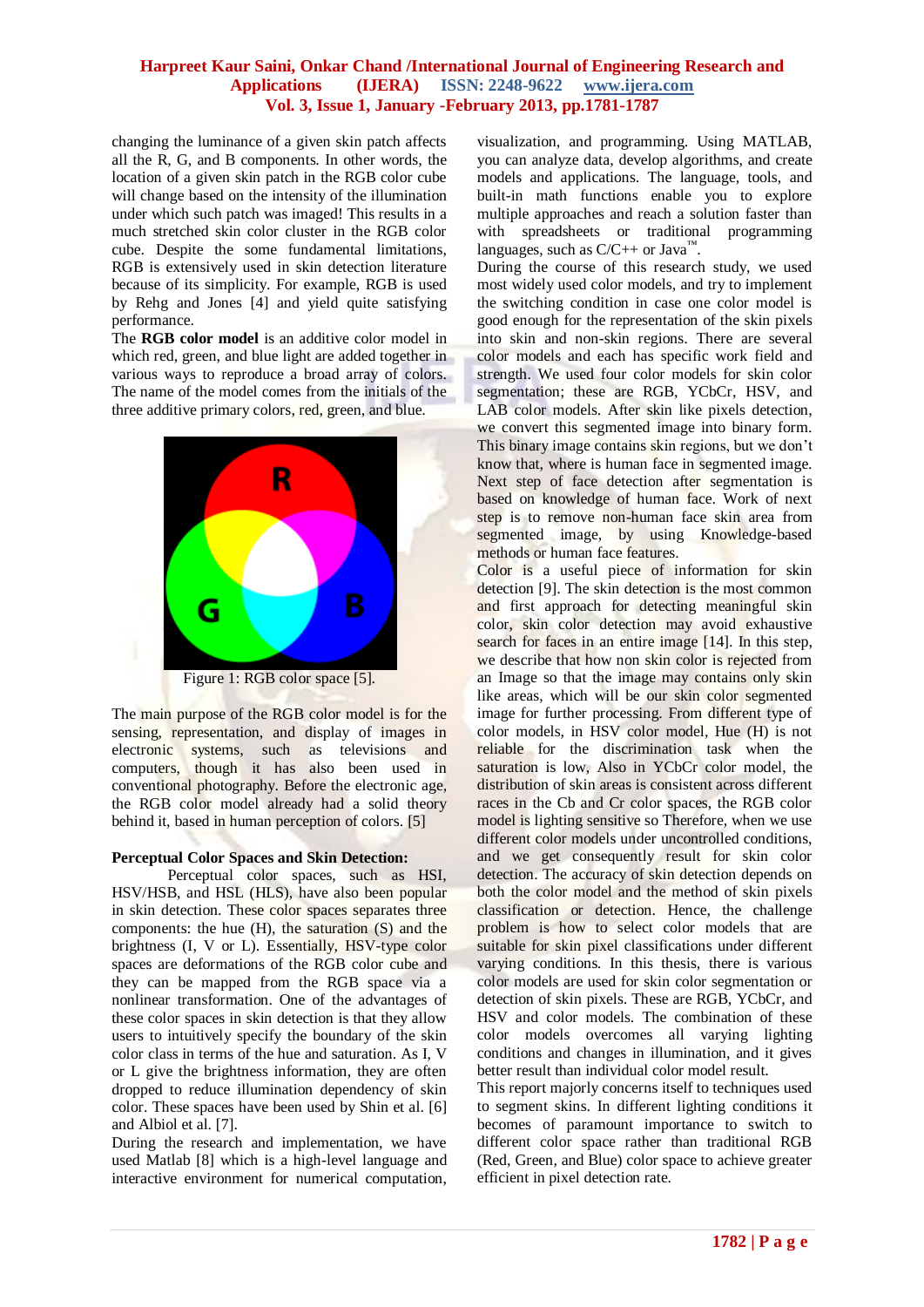Color spaces analyzed so far include RGB, YCbCr, HSV, HSV, HIS, nRGB. Lighting Conditions have been kept to as most vary as can be. The format of the remaining paper is as: section 2 depicts some background information in the context of performed literature study. Section 3 deliberate the framework design and discuss the implemented solution and algorithm. Section 4 conclude about the research and suggest some future directions.

#### **II. BACKGROUND AND MOTIVATION**

#### *A Literature Survey*

*SKIN SEGMENTATION USING COLOR AND EDGE INFORMATION: Son Lam Phung, Abdesselam Bouzerdoum, and Douglas Chai, , School of Engineering and Mathematics, Edith Cowan University Perth, Western Australia, AUSTRALIA, 2012- presented an algorithm for segmenting skin regions in color images using color and edge information. Skin colored regions are first detected using a Bayesian model of the human skin color. These regions are further segmented into skin region candidates that satisfy the homogeneity property of the human skin. [9]*

*D. Brown, I. Craw, and J. Lewthwaite, "A SOMbased approach to skin detection with application in real time systems," Proc. British Machine Vision Conf., July 2001, pp. 491-500.- describe methods of skin detection using a Self-Organizing Map or SOM, and show performance comparable (94% accuracy) to conventional techniques. We also introduce the AXEON Learning Processor as the basis for a hardware skin detector, and outline the potential benefits of using this system in a demanding environment, such as filtering Internet traffic, to which conventional techniques are not best suited.[10]*

*D. Chai and K. N. Ngan, "Face segmentation using skin color map in videophone applications," IEEE Trans. CCVT, vol. 9, no. 4, pp. 551-564, 1999. -* This paper addresses our proposed method to automatically segment out a person's face from a given image that consists of a head-and-shoulders view of the person and a complex background scene. The method involves a fast, reliable, and effective algorithm that exploits the spatial distribution characteristics of human skin color. A universal skincolor map is derived and used on the chrominance component of the input image to detect pixels with skin-color appearance. Then, based on the spatial distribution of the detected skin-color pixels and their corresponding luminance values, the algorithm employs a set of novel regularization processes to reinforce regions of skin color pixels that are more likely to belong to the facial regions and eliminate those that are not. The performance of the face

segmentation algorithm is illustrated by some simulation results carried out on various head-andshoulders test images. [11]

*C. Garcia and G. Tziritas, "Face detection using quantized skin color regions merging and wavelet packet analysis," IEEE Trans. on Multimedia, vol. 1, no. 3, pp. 264-277,1999. -* In this paper, a novel scheme for human faces detection in color images under non constrained scene conditions, such as the presence of a complex background and uncontrolled illumination, is presented. Color clustering and filtering using approximations of the YCbCr and HSV skin color subspaces are applied on the original image, providing quantized skin color regions. A merging stage is then iteratively performed on the set of homogeneous skin color regions in the color quantized image, in order to provide a set of potential face areas. Constraints related to shape and size of faces is applied, and face intensity texture is analyzed by performing wavelet packet decomposition on each face area candidate in order to detect human faces. The wavelet coefficients of the band filtered images characterize the face texture and a set of simple statistical deviations is extracted in order to form compact and meaningful feature vectors. Then, an efficient and reliable probabilistic metric derived from the Bhattacharrya distance is used in order to classify the extracted feature vectors into face or nonface areas, using some prototype face area vectors, acquired in a previous training stage.[12]

*SKIN COLOUR SEGMENTATION USING FINITE BIVARIATE PEARSONIAN TYPE-IIb MIXTURE MODEL AND K-MEANS, Signal & Image Processing: An International Journal (SIPIJ) Vol.3, No.4, August 2012 - In this paper, a new skin colour segmentation based on HSI colour space using bivariate Pearsonian type-IIb mixture model is presented. The model parameters are estimated by deriving the updated equation of EM-Algorithm. The initialization of the model parameters is done through K-means algorithm and method of moments. The segmentation algorithm is obtained using component maximum likelihood under Bayes frame. The experimental results using hue and saturation as feature vector revealed that the developed method perform better with respect to segmentation performance metrics than that of Gaussian mixture model. This method is useful in face detection and medical diagnostics.[13]*

*P.Kakumanu, S.Makrogiannis, N. Bourbakis (2007)* 

*"A survey of skin-color modeling and detection methods", Pattern Recognition, vol.40, pp.1106- 1122, 2007. - In this paper, a critical up-to-date review of the various skin modeling and classification strategies based on color information in the visual spectrum is presented. The review is divided into*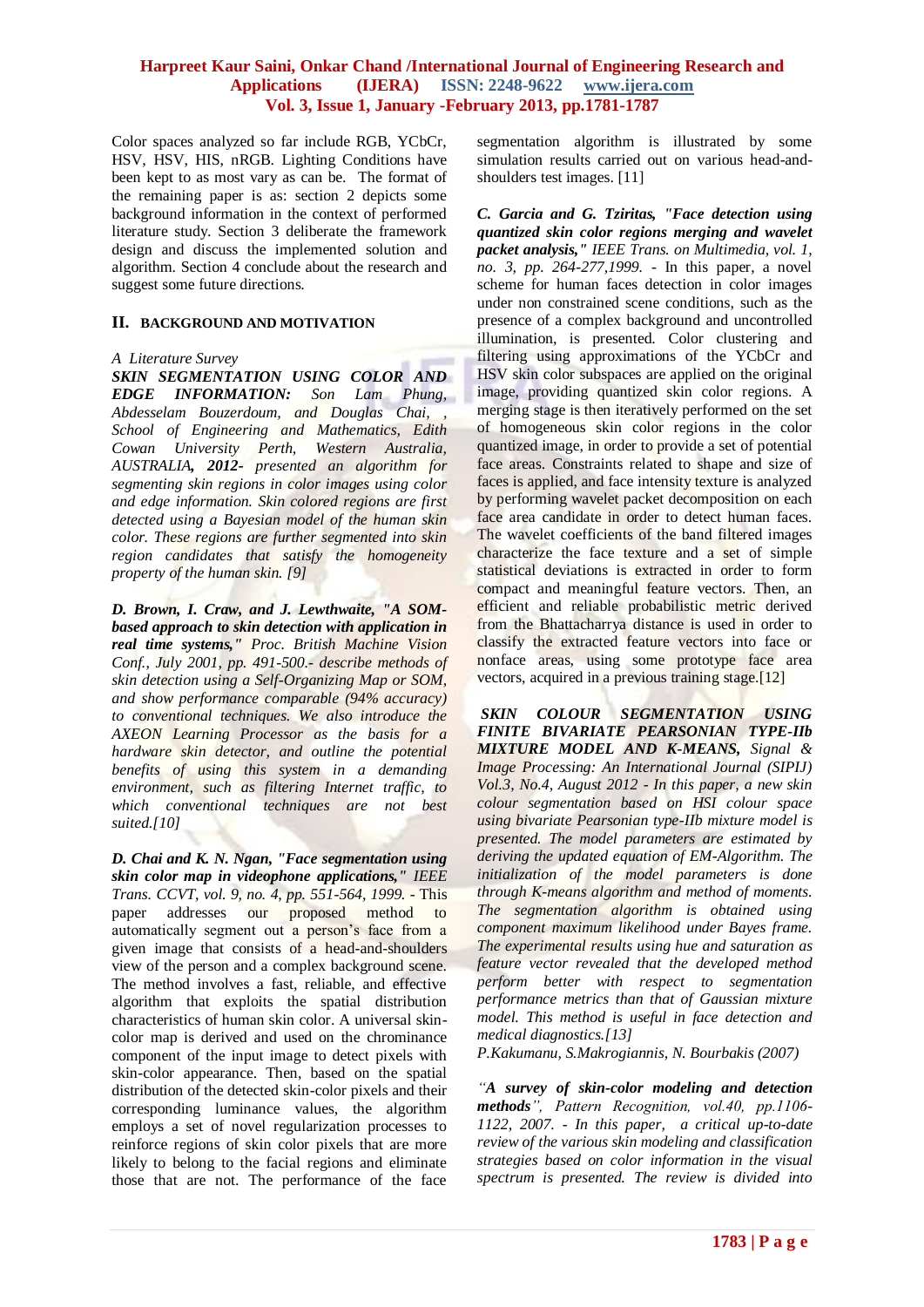*three different categories: first, we present the various color spaces used for skin modeling and detection. Second, we present different skin modeling and classification approaches. However, many of these works are limited in performance due to realworld conditions such as illumination and viewing conditions. To cope up with the rapidly changing illumination conditions, illumination adaptation techniques are applied along with skin-color detection. Third, we present various approaches that use skin-color constancy and dynamic adaptation techniques to improve the skin detection performance in dynamically changing illumination and environmental conditions. Wherever available, we also indicate the various factors under which the skin detection techniques perform well.[14]*

There are more literatures available which discus the skin segmentations in details but there is hardly discussion of automate switching algorithm between the color models to get skin-pixels efficiently and accurately. Here in this paper, we present the skin pixels segmentation in RGB color models and switching techniques is applied to get the image being presented in different color models.

## **III. Proposed Framework Design**



Figure 2: Flow diagram depicting the abstraction of implementation.

Here we discuss the detailed system design including source of image and applied algorithm to segment the pixels of images. We present the automated switching skin pixels segmentation system. Below flow diagram depicts the abstraction of implementation. After getting the imagemap, we apply the filters to get the binary image in RGB color model or HSV color model. Next is our main implemented algorithm for switching between color models. If skin pixels are not visible in one color model, automatically it will get switched into another color model as depicted in the figure.

Problem Statement: Design and Development of skin segmentation using RGB color model and switching condition implementation to switch in different color models based on visibility of skin pixel in RGB color model.

**Implemented Algorithm**: Below algorithm is being used when imagemap is returned: Generic Steps of the algorithms:

- 1. Start
- 2. Input : Image using RGB or HSV color map
- 3. For each pixels of the image :
	- a. New Pixel : Pi
		- b. If Pi match range of pixels
			- i. It lies in regions of pixels of image.
				- ii. Else Pi does not lie in the regions of images.
	- c. Repeat for each image map in various color models.
- 4. End

## **Pseudo code of the algorithm:**

Function HSV: parameters image map: Begin

For each pixel {

{

}

If: compare: Imagemap (pixel, 1) and range (1)

Binary output (pixel) equals 1

## Else

{ Binary output (pixel) equals 0

} End

**End** 

Bwmorph: binary output

Median filter: binary output

Matrix multiplies:

As shown in the above figure, there are major modules which lead to a automated skin segmentation system by applying the switching conditions:

- $\triangleright$  Input Image
- Skin Filters
	- o RGB filter
		- o HSB filter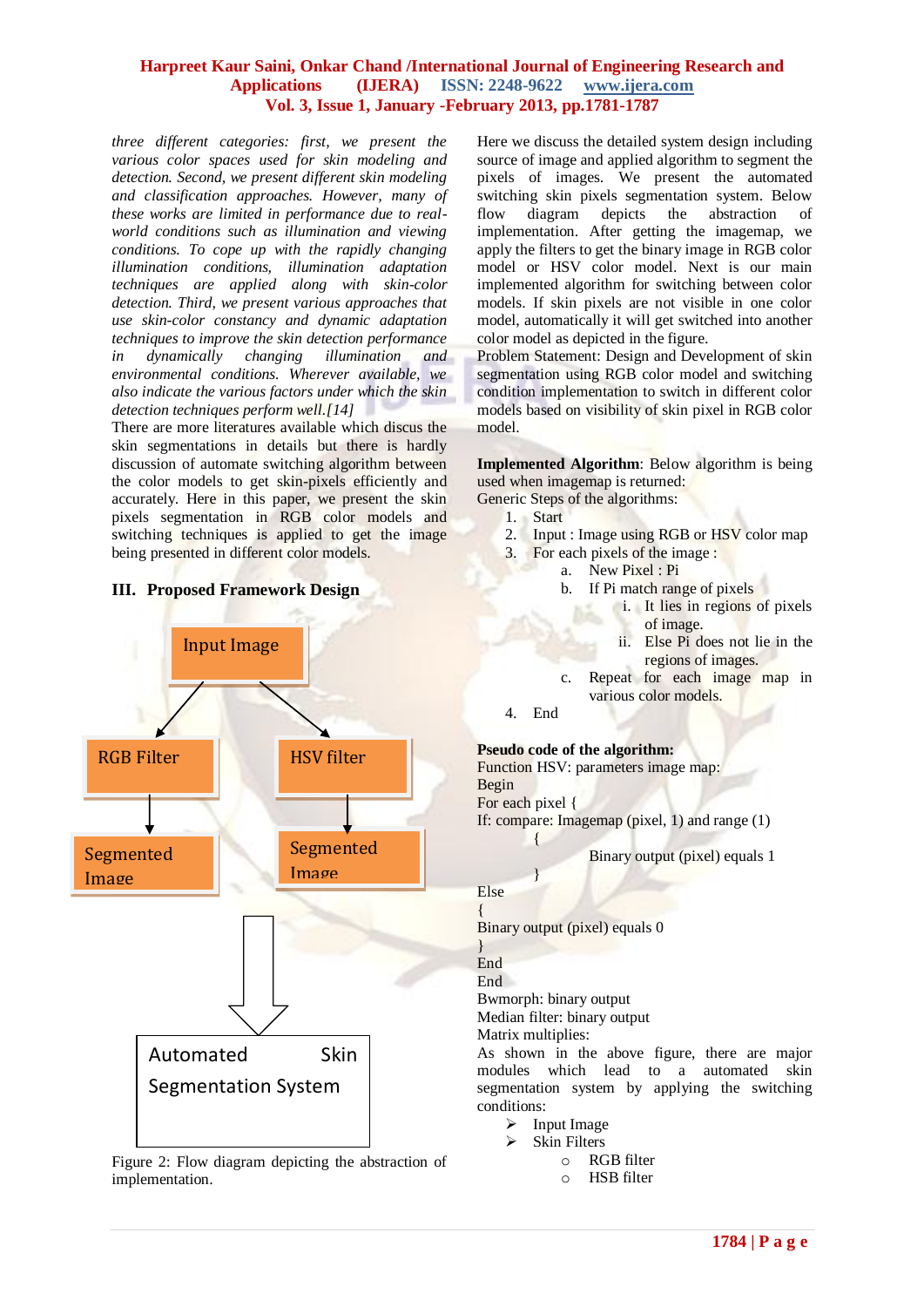- $\triangleright$  Segmented image
	- o RGB image
	- o HSV image
- Automated Skin segmentation
- Input Image: For the source of image, we have created the small Mysql database for storage of various image from where we are fetching the images and applying skin filters in various color models.
- Skin filters: for the study purpose, we have created the algorithm which extracts the skin-regions from an image by excluding non-skin pixels. The detail of algorithm is being discussed below.
- Segmented Image: The outcome of the system is a optimum binary image with minimal impact of noise and lights.
- Automated skin segmentation: we have designed an algorithm and written Matlab code for implementation of switching condition to switch in different color models. Then snippet of the code is given below.

Following is the genetic pseducode of the implemented algorithm:

Function HSV: parameters image map: Begin For each pixel {

If: compare: Imagemap (pixel, 1) and range (1)

Binary output (pixel) equals 1

Else

{

}

{ Binary output (pixel) equals 0 } End End Bwmorph: binary output Median filter: binary output Matrix multiplies: Color output = (binary output).  $*(\text{imagemap})$ Show image End function

#### **Make a start:**  RGB Segmentations:

|  |  |                                              |  | <u>rop</u> positional                                               |                                                                      |                       |  |
|--|--|----------------------------------------------|--|---------------------------------------------------------------------|----------------------------------------------------------------------|-----------------------|--|
|  |  | ile Edit Debug Parallel Desktop Window Help  |  |                                                                     |                                                                      |                       |  |
|  |  |                                              |  |                                                                     | 18 % h 2 ウ ( 本 ゴ ヨ   O   Current Directory: D:\backup\Skin_detection | $\cdot$ $\Box$ $\Box$ |  |
|  |  | Shortcuts <b>El How to Add El What's New</b> |  |                                                                     |                                                                      |                       |  |
|  |  |                                              |  | New to MATI AR? Watch this Video see Demos or read Getting Started. |                                                                      |                       |  |

\$# Load an RGB image

??? Input argument "imageFile" is undefined.

Error in ==>  $\frac{\text{skin rgb at 7}}{\text{RGB img}}$ <br>RGB img = imread(imageFile);

## $\gg$  skin\_rgb('a.jpg');

skin\_rgb('a.jpg');

#### Figure 3: Start function in MATLAB. **#Small Skelton of Implemented Code**

```
noOfImages=size(images);noOfImages=
noOfImages(2)
     for i=1:noOfImages
```

```
 n=images{i};
         img=rgb2hsv(imread(n));
        RGB img=imread(n);
        figure(1)imshow(RGB_imq);
[10] [10] [10]
```

```
bw1, out1, con1]=skin hsv(n);
```
**Figure 1999** bw2, out2, conn count, av h, av s, avera ge\_value, av\_y, av\_cb, av\_cr, av\_r, av\_g , av  $b$ ]=skin $r$ gb(n);

 minval=0.6;maxval=0.67; %Set the threshold value of change of color space.

```
 % sprintf('average 
Hue=%f,\naverage 
Saturation=%f,\naverage 
Value=%f, \naverage Y=%f,
\naverage_Cb=%f, \naverage_Cr=%f, 
\naverage_Red=%f, 
\naverage_Green=%f, 
\naverage_Blue=%f 
\n', av h, av s, average value, av y, av
cb, av cr, av r, av g, av b)
         if(average_value<maxval)
            msg=['Average Value of 
V for this image ='
num2str(average_value)];
```
used='HSV';

msgbox(strcat(msg,'.Color Space used is HSV'))

```
 else
           msg=['Average Value of 
V for this image ='
num2str(average_value)];
           used='RGB';
```
msgbox(strcat(msg,'.Color Space used is RGB'))

```
 end
        sprintf('Color Space used 
for segmentation : %s',used)
        input('Press any key for
```

```
next Image....')
     end
```
## end

#### **Methodology Adopted:**

| <b>Tool/software Used</b> | <b>Version</b> |  |  |
|---------------------------|----------------|--|--|
| <b>MATLAR</b>             | MatlabR2008a   |  |  |